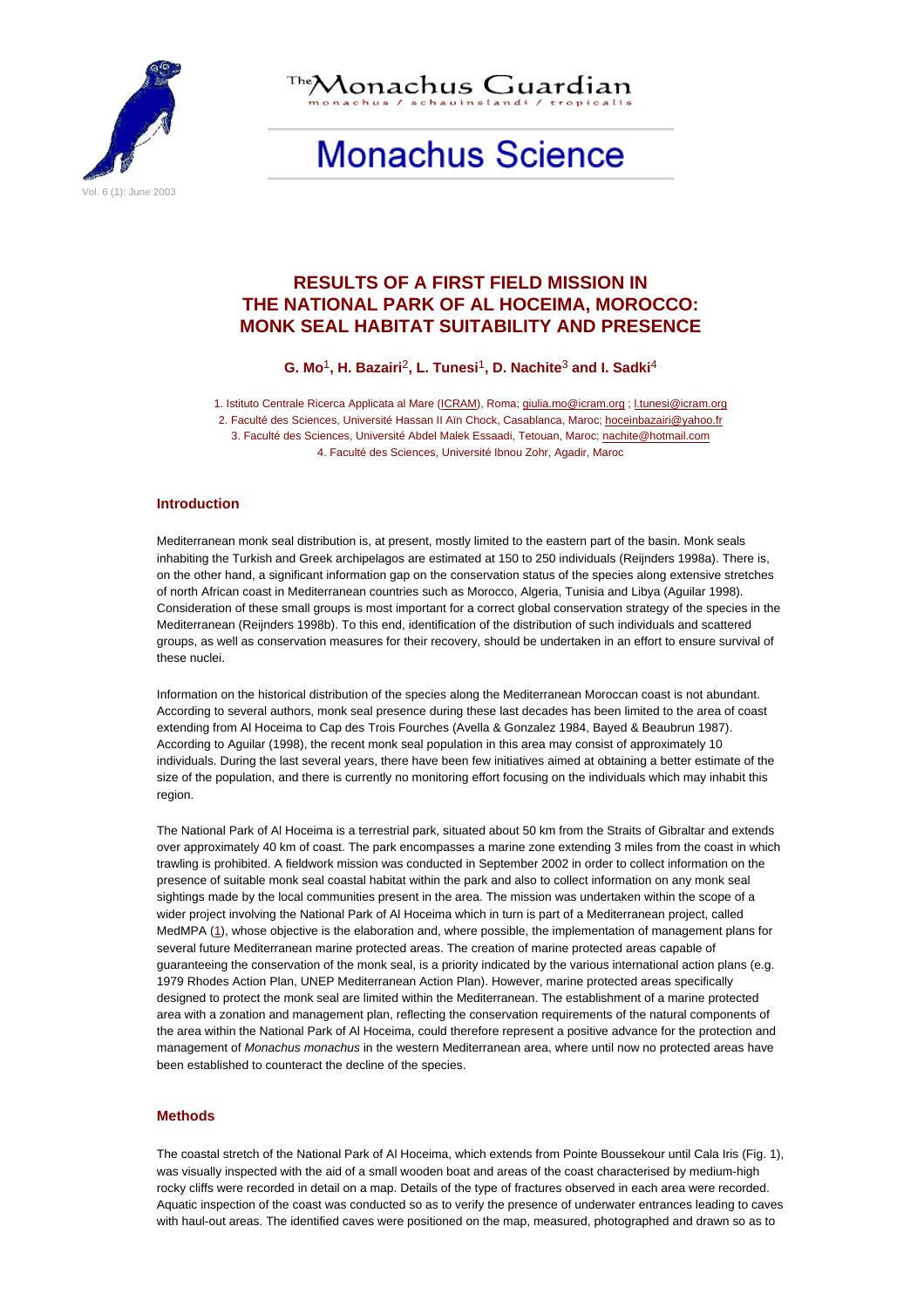yield a horizontal cross-section drawing of each cave with details on the respective dimensions and exposure of the cave to the sea.

A fishermen survey was conducted to collect information on Mediterranean monk seal sightings witnessed by fishermen operating throughout the area, based on a questionnaire prototype already used by other working groups in other parts of the Mediterranean (see corresponding Syria and Libya survey reports, Monachus Science, this issue) and which in turn is based on a methodology proposed by Boyd and Stanfield in 1998. The strong points of the questionnaire are linked to its strict application to fishermen as well as to the use of figurative images of marine species that the fishermen are most likely to have encountered. In such a way, the interviewees do not know the purpose of the questionnaire in advance and are less inclined to intentionally deceive the questioner. The species cards which were shown to the fishermen are as follows: Caretta caretta, Dermochelys coriacea, Cetorhinus maximus, Monachus monachus adult and subadult, Larus audouinii, Pandion haliaetus and Mullus surmuletus.

# **Results**

The coastal stretch of the National Park of Al Hoceima is characterised by rocky calcareous cliffs forming steep overhangs alternated to rock slides and small pebble beaches. The area is characterised by five sectors of rocky coast presenting medium-large fractures which could represent openings leading to possible monk seal shelters. The sectors identified as M1-M5 are identified in figure 1. Sectors M1, M2 and M3 are composed of compact dolomitic limestone rock while sectors M4 and M5 are of limestone rock which appears composed of bent strata of limestone. Visual external inspection of the coast suggests that sectors M4 and M5, which lie in the less compact and pleated calcareous rock, present larger fractures which could be related to the effects of marine erosion on the less compact substrate as opposed to a lower erosion effect in the harder substrate found in sectors M1-M3.



**Figure 1**. Localisation of rocky sectors with hypothetical caves (M1 to M5) identified in the National Park of Al Hoceima.

Due to logistical difficulties and weather conditions only 75% of coastal sectors M1 and M5 were aquatically inspected. No coastal cavity was observed in sector M1, while one cave was observed in sector M5 and another one was identified in the easternmost portion of the park's boundary (see Fig. 1). The details of the caves are as follows:

Cave 1 has an almost invisible external opening characterised by a 1m wide fracture appearing at the watermark level. A 50 meter long corridor, narrowing in at the innermost portion of the cave, leads into a small pebble beach which appears well protected from the external force of the waves.

Cave 2 has a visible external opening. A long corridor extends for almost 30 meters then bends at a 45 degree angle and leads into a large pebble beach. The latter is well elevated with respect to the watermark and a large stone at its entrance provides good protection from the sea waves.

Interviews were conducted with 30 fishermen operating out of the following ports and landing sites located within the park : 7 fishermen in Cala Iris, 3 in Bades, 2 in Tikkit, and 18 operating out of the port of Al Hoceima. The total frequency of chosen species indicates that the most frequently chosen was Mullus surmuletus, followed by Caretta caretta, Larus audouinii, Pandion haliaetus, Monachus monachus subadult, Monachus monachus adult male, Dermochelys coriacea and Cetorhinus maximus. The monk seal was recognized by 19 of the 30 interviewed fishermen and of these observations, only 4 had occurred within the last five years and specifically in the period 2001-2002. Table 1 indicates the areas in which monk seals were reported as having been observed by the interviewees. The locations are specified in greater detail in Figure 2 [note: the observation reported for Cap des Trois Fourches is recent (July 2002) and concerns an adult individual (Zine 2003)].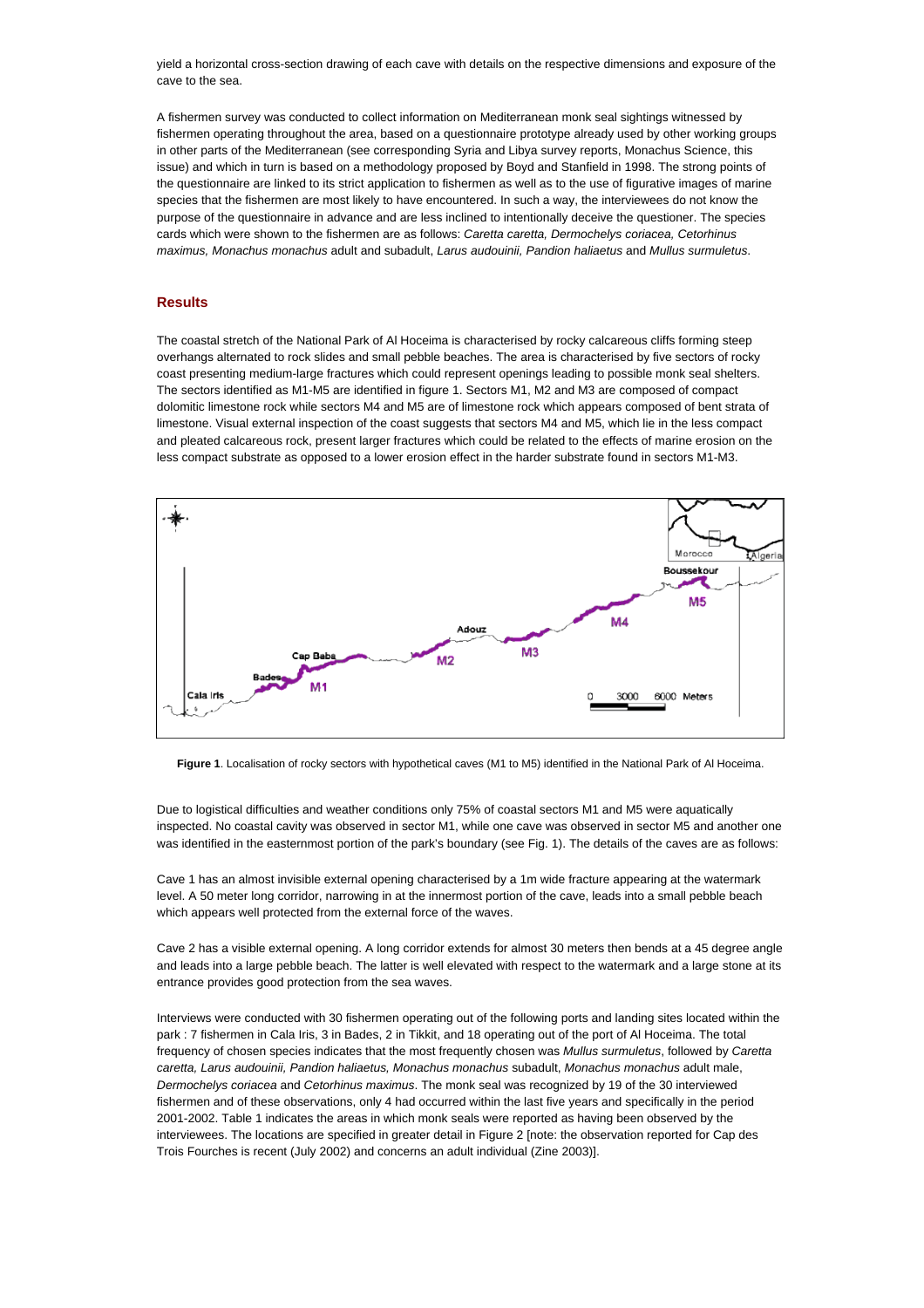| <b>Date</b> | N. of animals<br>reported | Location of the sighting |                             |
|-------------|---------------------------|--------------------------|-----------------------------|
|             |                           | Within the park          | <b>External to the park</b> |
| 1968-1986   | $\mathbf{1}$              |                          | Mestassa                    |
| 1970        | $\mathbf{1}$              |                          | Al Hoceima port             |
| 1970        | $\mathbf{1}$              |                          | Al Hoceima port             |
| 1970s       | $3 - 4$                   | <b>Bades</b>             |                             |
| 1975        | $\mathbf{1}$              |                          | Al Hoceima port             |
| 1981-2      | $\mathbf{1}$              | Boussekour               |                             |
| 1983        | $\mathbf{1}$              |                          | Al Hoceima port             |
| 1983-4      | $\mathbf{1}$              | Tala Youssef             |                             |
| 1985        | $\mathbf{1}$              |                          | Cap de l'Eau                |
| 1987        | $\mathbf{1}$              | Cala Iris                |                             |
| 1987        | 2                         |                          | Al Hoceima - Al Mahal       |
| 1990        | $\mathbf{1}$              |                          | Al Hoceima - Al Mahal       |
| 1992-3      | $\mathbf{1}$              | Boussekour & Sidi Abed   |                             |
| 1994        | $\mathbf{1}$              | Boussekour               |                             |
| 1997        | $\mathbf{1}$              | Boussekour & Sidi Abed   |                             |
| 2001        | $\mathbf{1}$              | Topos                    |                             |
| 2002        | $\mathbf{1}$              |                          | Al Hoceima                  |
| 2002        | $\mathbf{1}$              |                          | Tofino                      |
| 2002        | $\mathbf{1}$              |                          | Sidi Fateh & Mestassa       |

**Table 1**. Monk seal sightings as reported by the fishermen interviewed in the study

# **Discussion**

The study area seems particularly interesting in terms of the physical coastal habitat availability for Monachus monachus. The present work identified 5 sectors potentially characterised by the presence of coastal caves which could be used by the species. Due to logistical difficulties only two sectors were partially inspected. Two caves were found in sector M5 and its adjacent area. Each cave is characterised by an emerged internal pebble beach that is relatively well protected from sea waves. These caves are located in the sector characterised by siliceous limestone substrate which appears highly fractured. Considering the two main geological substrate typologies present in the area (western sectors characterised by compact dolomitic limestone as opposed to the eastern sectors composed of silicic limestone), and the presence of caves identified in the easternmost sector, it seems probable that the less compact limestone sectors are more likely to be characterised by the presence of coastal cavities which could be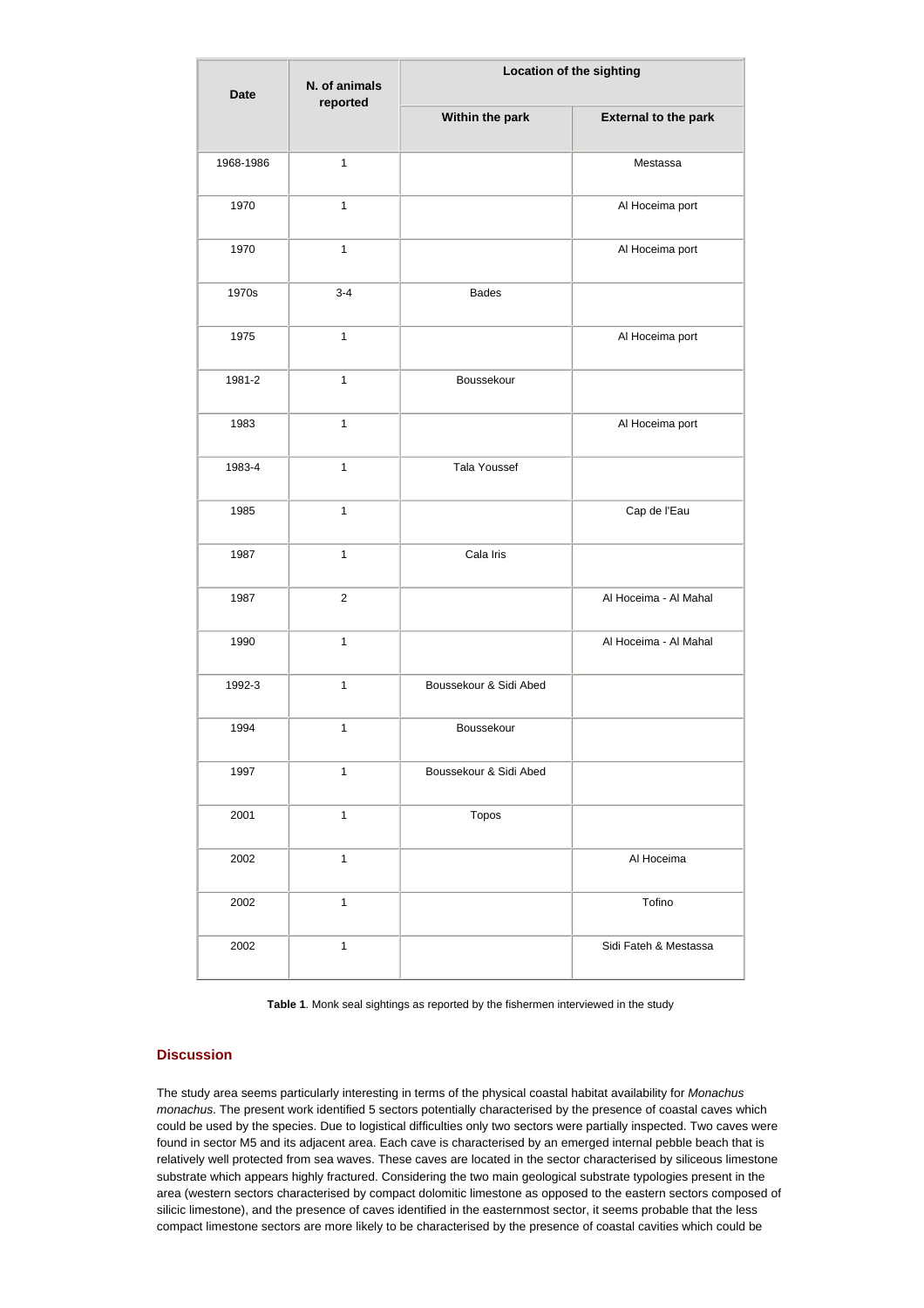used by monk seal individuals. This is, however, a hypothesis which would need confirmation based on further field investigations involving the remaining sectors: M2, M3 and M4.

The observations recorded during the fishermen interviews indicate the historical presence of Monachus monachus in the coastal stretch of the National Park of Al Hoceima. The frequency of species indicated in the fishermen's replies indicates that, overall, the monk seal subadult and the adult male were chosen from provided images less times than other species such as Mullus surmuletus, Caretta caretta, Larus audouinii and Pandion haliaetus, whose presence in the study area and along the Mediterranean Moroccan coast is widely documented. However, while the sum of the number of choices involving the monk seal subadult and the monk seal adult male is lower than the choice of Mullus surmuletus and Caretta caretta, it is higher than the total number of times that Larus audouinnii and Pandion haliaetus are chosen. Both Larus audouinii and Pandion haliaetus are species which breed along the coasts of the study area but the degree of recognition of these species on the part of the fishermen may be low because fishermen may be less inclined to recognize marine avifauna than other, strictly marine, organisms. In view of the low sample size of interviewed fishermen (n=30) such considerations are, however, difficult to reinforce. Since the interview form aimed at collecting information on Monachus monachus is included in a more detailed interview format regarding the socio-economic aspects of the fishing community, the future planned application of this interview form to a wider sample size of fishermen operating within the study area will yield a more significant collection of information on monk seal sightings and the relative recognition rate of the species on the part of fishermen.



**Figure 2**. Monk seal sightings indicated by the interviewees. Shaded numbers indicate the areas for which sightings are reported but which lie outside the boundaries of the National Park of Al Hoceima.

1. Cap de l'eau; 2. Cap des trois fourches; 3. Cap Chelate; 4. Banc Tofino; 5. Port of Al Hoceima; 6. Sidi Abed; 7. Tala Youssef; 8. Boussekour; 9. Topos; 10. Bades; 11. Cala Iris; 12. Mestassa.

[Note: the Cap Chelate sighting does not appear in Table 1 as it was reported secondhand and not directly witnessed by the interviewee.]

The two monk seal observations recorded within the park during the last years indicate that some individuals transit and may utilise part of the coastal stretch of the study area. As such, future management plans of the marine component should contemplate conservation initiatives for the species such as monitoring, environmental awareness and protection of specific sites. Such aspects can better be defined on the basis of data to be collected during future field work, which is planned to be completed by the end of 2003. Preliminary observations collected during the field mission also indicate the presence of potential threats for the species, such as the use of illegal fishing methods such as dynamite and a rather widespread distribution of coastal fishing throughout the entire zone of the park. Such threats should be taken in consideration in the management plan of the future marine protected area, since they also indicate a possible explanation for the reduced number of recent monk seal sightings reported by the fishermen during interviews.

Several sightings were reported in areas external to the park, as east as Cap des Trois Fourches and even as far as Tofino, which is a bank located approximately 18 nautical miles to the north of Al Hoceima. This is not surprising, however, considering the observations recorded by other authors in terms of the species' movement (Adamantopolou et al. 1999) and observations of sightings in open sea (Marchessaux 1987). The localisation of sightings in areas outside the park's boundaries also highlights the need to conduct further investigations and conservation initiatives in a wider geographical scope, extending from Mestassa to Cap des Trois Fourches.

Considering the high value of the establishment of marine protected areas for the conservation of the remaining nuclei of Monachus monachus, and in light of the preliminary information collected during the present field campaign,